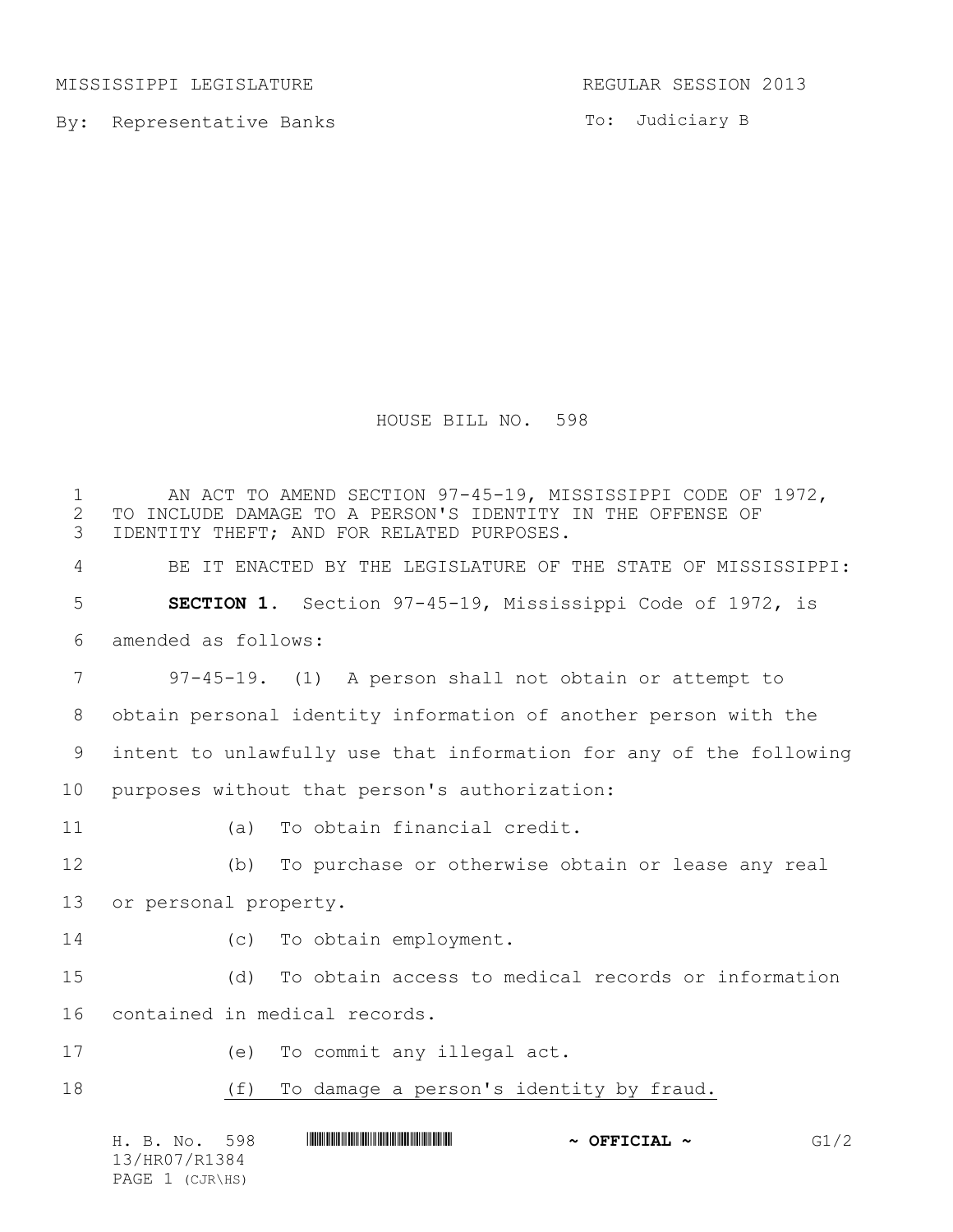(2) (a) A person who violates this section is guilty of a felony punishable by imprisonment for not less than two (2) nor more than fifteen (15) years or a fine of not more than Ten Thousand Dollars (\$10,000.00), or both.

 (b) Notwithstanding the provisions of paragraph (a) of this subsection (2), if the violation involves an amount of less than Two Hundred Fifty Dollars (\$250.00), a person who violates this section may be found guilty of a misdemeanor punishable by imprisonment in the county jail for a term of not more than six (6) months, or by a fine of not more than One Thousand Dollars (\$1,000.00), or both, in the discretion of the court.

 (c) For purposes of determining the amount of the violation, the value of all goods, property, services and other things of value obtained or attempted to be obtained by the use of an individual's identity information shall be aggregated.

 (3) This section does not prohibit the person from being charged with, convicted of, or sentenced for any other violation of law committed by that person using information obtained in violation of this section.

 (4) This section does not apply to a person who obtains or attempts to obtain personal identity information of another person pursuant to the discovery process of a civil action, an administrative proceeding or an arbitration proceeding.

 (5) Upon the request of a person whose identifying information was appropriated, the Attorney General may provide

| H. B. No. 598   | $\sim$ OFFICIAL $\sim$ |
|-----------------|------------------------|
| 13/HR07/R1384   |                        |
| PAGE 2 (CJR\HS) |                        |